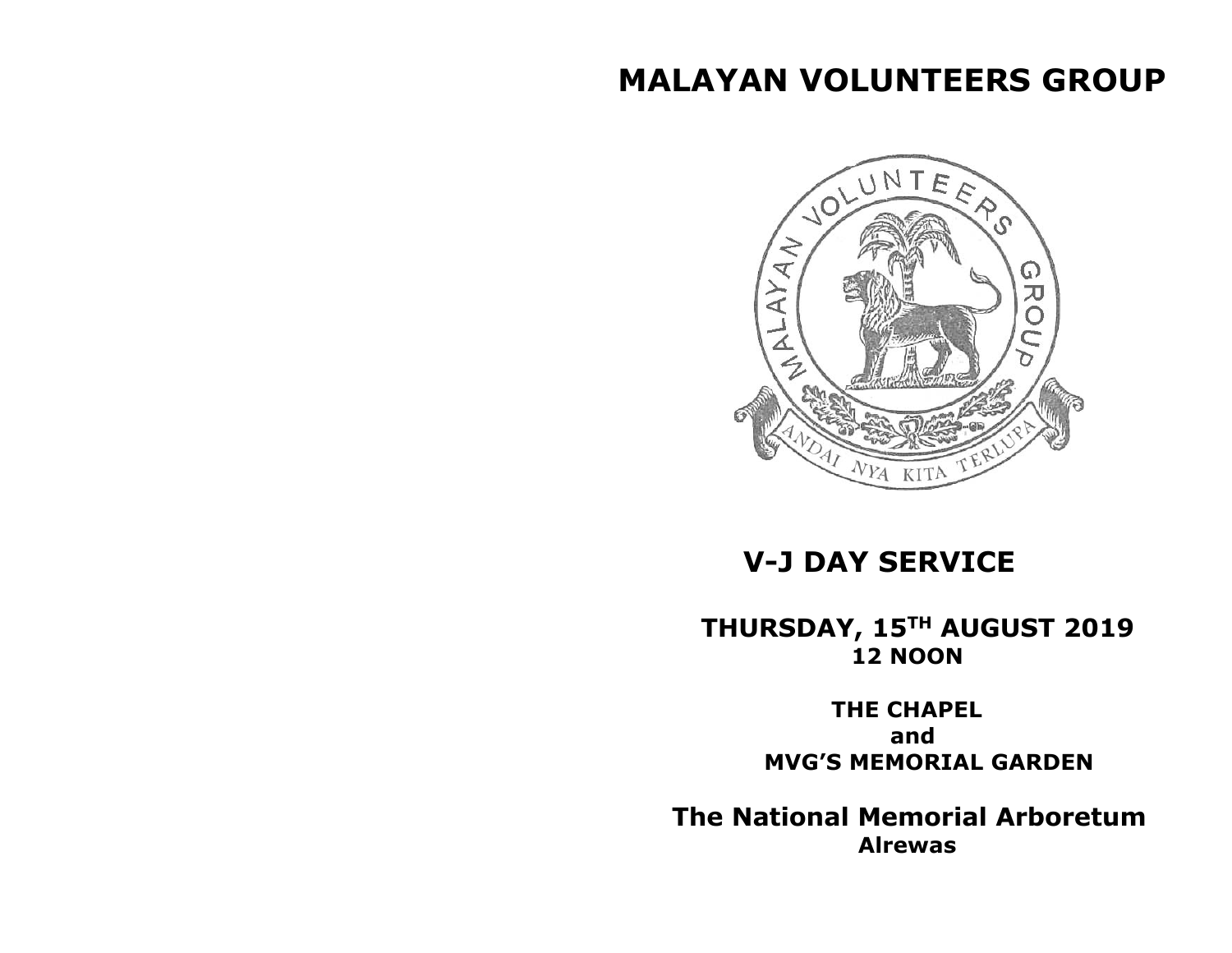#### **INTRODUCTORY MUSIC - "Nimrod" from Elgar's Enigma Variations. Op.36**

#### **WELCOMING REMARKS**

#### **WREATH LAYING 2 MINUTES SILENCE**

#### **ABIDE WITH ME**

Abide with me; fast falls the eventide; The darkness deepens; Lord, with me abide! When other helpers fail, and comforts flee, Help of the helpless, O abide with me.

Swift to its close ebbs out life's little day; Earth's joys grow dim, its glories pass away; Change and decay in all around I see; O Thou who changest not, abide with me.

I need Thy presence every passing hour; What but Thy grace can foil the tempter's power? Who like Thyself my guide and stay can be? Through cloud and sunshine, O abide with me.

#### **A READING FROM SCRIPTURE Psalms Ch.23 Vs. 1-6**

 **CAPTURE OF THE "MATA HARI" From Denis Russell-Roberts' book "Spotlight on Singapore"**

#### **"SOLACE FOR GRIEF" A poem by Margery Jennings Survivor of the "Mata Hari" and Civilian internee in Sumatra**

The way is long when life is dreary, To travel on, footsore and weary, This is my task. Press on I must, Though low I lie, head in the dust.

Rise, lonely soul, look to thy God! Be not downcast, this road Christ trod Lonely and sad, His strength He drew From the true source; Courage anew.

God in control, supplies my need, Bruised and hurt, heart and feet bleed. Turning to Thee, I find relief, Strength to go on: Solace for Grief.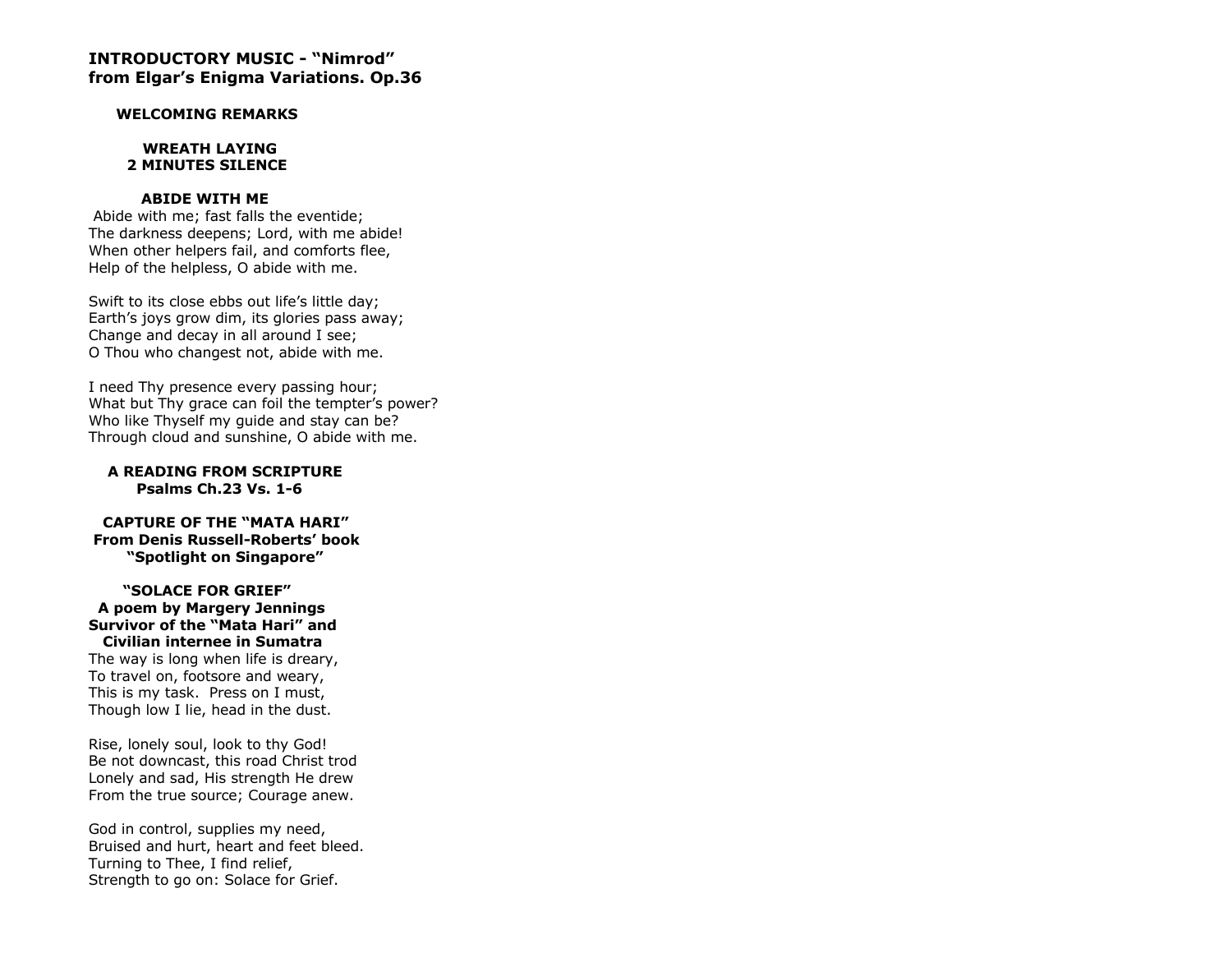#### **PRAYERS THE LORD'S PRAYER**

 **"THE MOVE TO THAILAND" From Sir Percy McNeice's Memoirs "Prisoner Under the Sun"**

**"THE VOYAGE OF A HELL SHIP" From Ronald Hastain's book "White Coolie"** 

#### **THE CAPTIVES' HYMN By Margaret Dryburgh**

 Father, in captivity We would lift our prayer to Thee, Keep us ever in Thy love, Grant us daily we may prove Those who place their trust in Thee More than conquerors may be.

 Give us patience to endure, Keep our hearts serene and pure, Grant us courage, charity, Greater faith, humility, Readiness to own Thy will, Be we free, or captive still.

 For our country we would pray, In this hour be Thou her stay, Pride and selfishness forgive, Teach her by Thy laws to live, By Thy grace may all men see That true greatness comes from Thee.

 For our loved ones we would pray, Be their Guardian night and day, From all danger keep them free, Banish all anxiety. May they trust us to Thy care, Know that Thou our pains dost share.

 May the day of freedom dawn, Peace and Justice be reborn. Grant that nations, loving Thee, O'er the world may brothers be, Cleansed by suffering, know rebirth, See Thy Kingdom come on earth.

#### **"ANNOUNCEMENT OF THE WAR'S END" An extract from William McDougall's book "By Eastern Windows"**